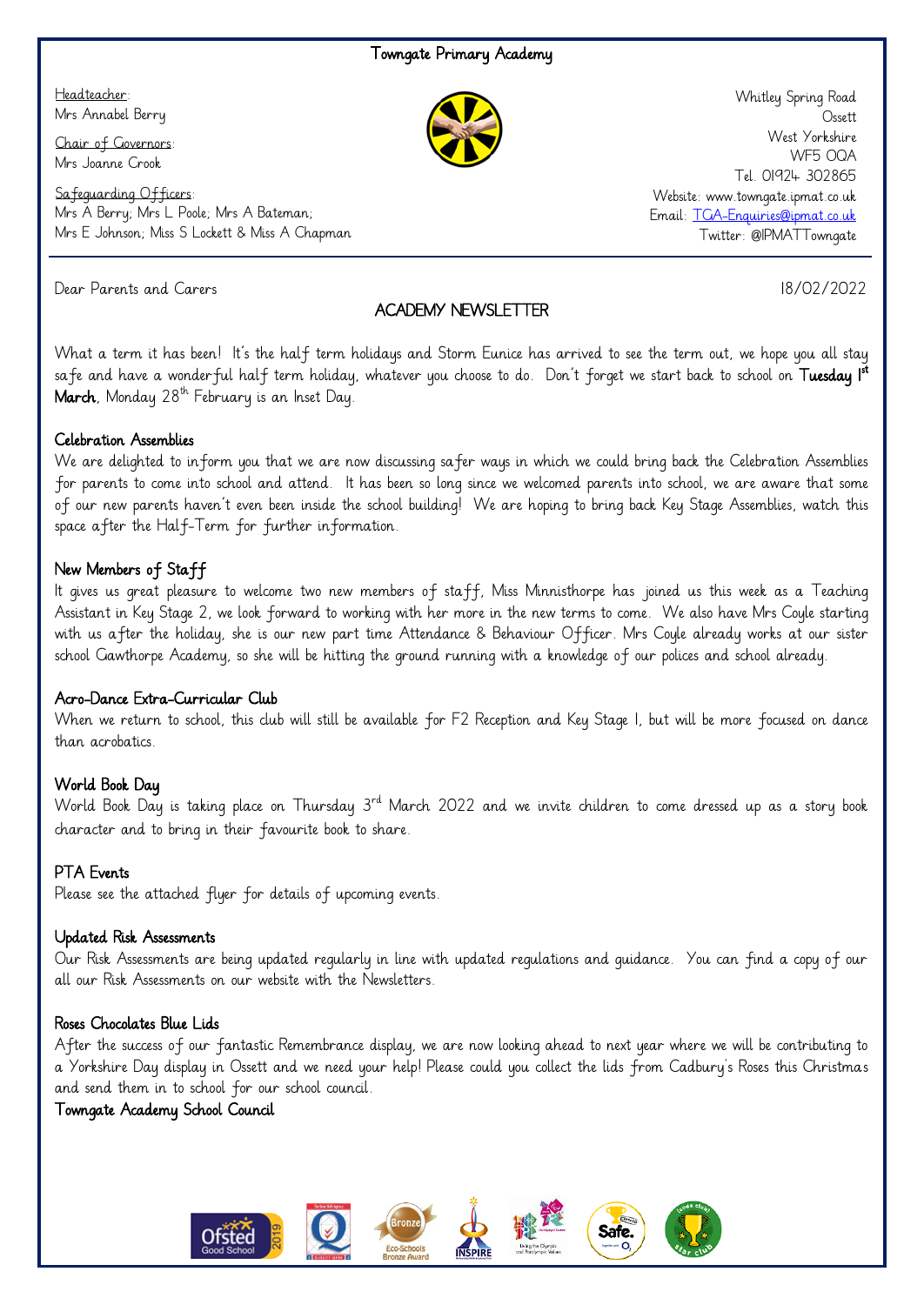| Key Dates                             |                             |
|---------------------------------------|-----------------------------|
| Friday 18 <sup>th</sup> February 2022 | School Closes for Half Term |
| Monday 28 <sup>th</sup> February 2022 | Inset Day                   |
| Tuesday 29th February 2022            | School Re-opens             |
| Thursday 3rd March 2022               | World Book Day              |

# Stars of the Week

i<br>L

Well done to our fantastic stars of the week who have been celebrated during our Celebration Assembly in school. Your hard work and determination this week has been noticed by your teachers – we are very proud of you!

| Class          | Name                   |
|----------------|------------------------|
| FI - Nursery   | Scarlett N & William O |
| F2 - Reception | Isla L & Charlie W     |
| Year 1         | Kyrena R & Andrea Z    |
| Year 2         | Ava S & Macey D-H      |
| Year 3         | Isabelle A & Will G    |
| Year 4a        | Eva A & Joshua F       |
| Year 4b        | Daniel H & Maisie M    |
| Year 5         | Jack K & Georgia H     |
| Year 5/6       | Abigail H & Ben J      |
| Year 6         | Elwood F & Tom H       |

# Attendance:

This week's whole school attendance is 93.45%. Our attendance target 97%,

Mrs A Berry and Mrs L Poole

# Headteacher & Deputy Headteacher

Towngate Primary Academy













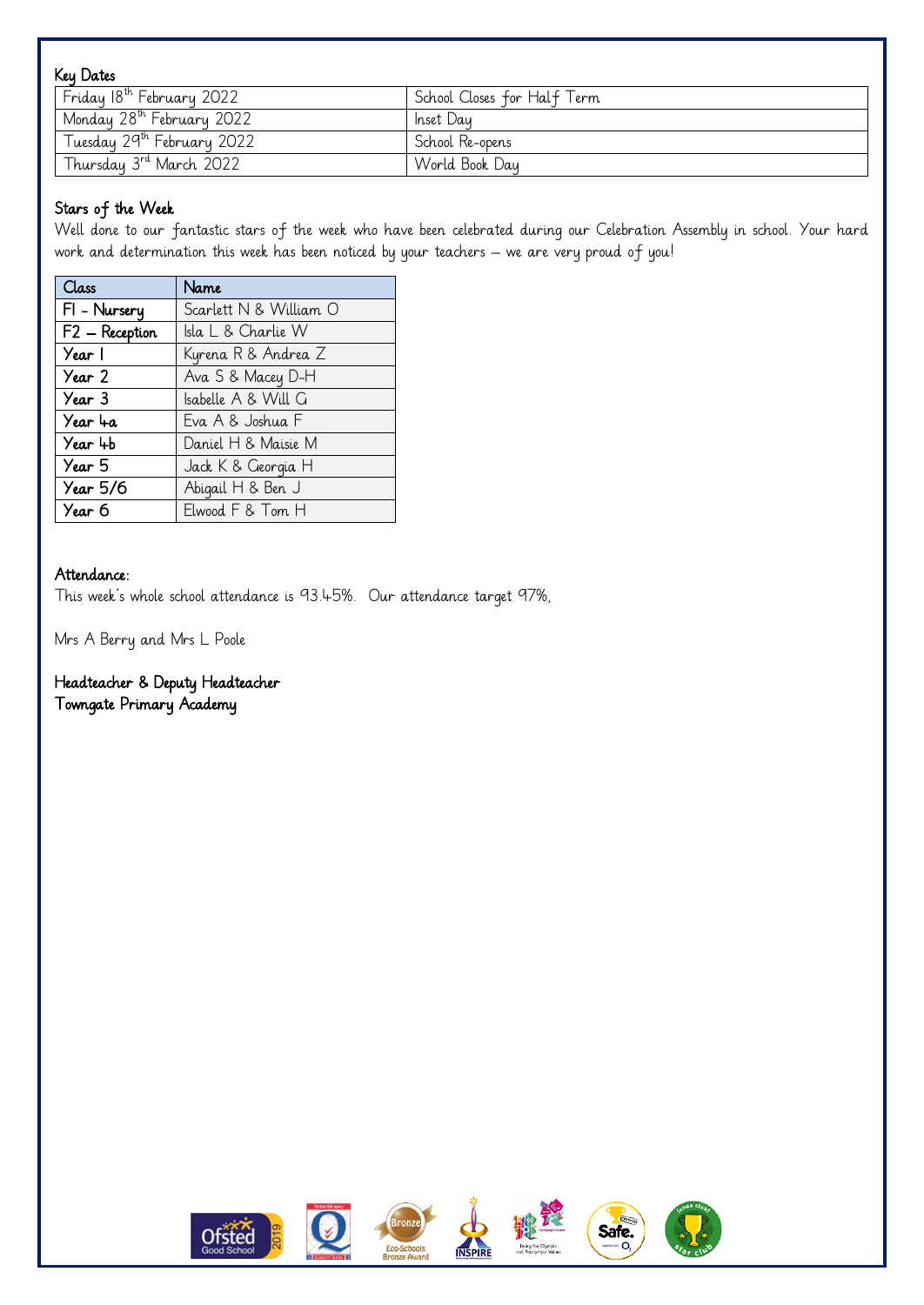#### i<br>L What's been going on in school this week?

#### Early Years – Foundation 1 (Nursery)

This week we have been learning about journeys and routes, the children have been thinking about how we get from one place to another. The children thoroughly enjoyed making their own treasure and a treasure map and guided their friends to follow their route to find it. During our topic this term, we have explored the polar regions, the desert, the jungle, the forest and under the sea. So this week the children have had the opportunity to make comparisons of these places, thinking about what animals live there, what kind of weather there is and what kind of clothes we would wear. I hope everyone has a great half term!

#### Miss Haigh & Mrs Gordon

#### Early Years – Foundation 2 (Reception)

This week F2 have enjoyed visiting Shelly and having time to observe and describe Shelly. We have also enjoyed reading the story, " Poles Apart," and learning more about different parts of the world. In our maths work we have been exploring the number 9 and describing 3D shapes. F2 all enjoyed the Valentine's disco this week, thank you to everyone who organised it. We all had lots of fun dancing and singing to the music. F2, have also enjoyed thinking about our Picture News and designing a building for a city. Well done everyone. We hope you all enjoy your holiday.

#### Mrs Kimbley & Mrs Middleton

#### Key Stage 1 – Year 1

This week in Year I we have been learning to measure the length and height of objects using nonstandard and standard units. We found it much easier to measure using the ruler measuring in cm. In science we explored magnets and are beginning to use the words attract and repel. We had great fun exploring objects that are magnetic and non-magnetic. In English we finished our classic fiction book Peter Rabbit and decided to do a book review rating it out of 5 stars. Well done Year 1 you have all worked really hard all year.

Miss Lockett

#### Key Stage 1 – Year 2

This week in Year 2, we have done some fantastic independent work in our Reading and Maths assessments. The children were able to show resilience whilst working through the questions and thinking back to our previous learning across the year to answer a range of questions. In our Geography, we have written some excellent comparisons between Kenya and the UK. The children discussed the weather, housing, transport and entertainment. We would like to say a huge thank you to the PTA for organising another fantastic disco, the children had an amazing time! Also, this week we finished The Velveteen Rabbit. The children reviewed the book today, with everyone giving it 5 stars and saying they would read it again. Some children described the book as a 'page turner' and 'emotional rollercoaster'. We just want to say a massive well done to all of the Year 2 children for another fantastic half term, we are really proud of you and hope you have a relaxing break with your loved ones. See you all after half term!

Mrs Davies

#### Lower Key Stage 2 – Year 3

This week Year 3 have been very busy in all their learning. In English the children have been reading through a persuasive letter and finding the key grammatical features associated with this text type. In Maths the children have continued to work with money, focusing on addition and subtraction. During our Art lesson we had to evaluate the watercolour pictures that we have made. These creations based on the impressionist works of Claude Monet. During French, the children have continued to practise saying when their and others birthdays are. We also spent some time in PSHE to think about our aspirations for the future and we planned out achievable steps to achieve our goals.

Mr Hellam

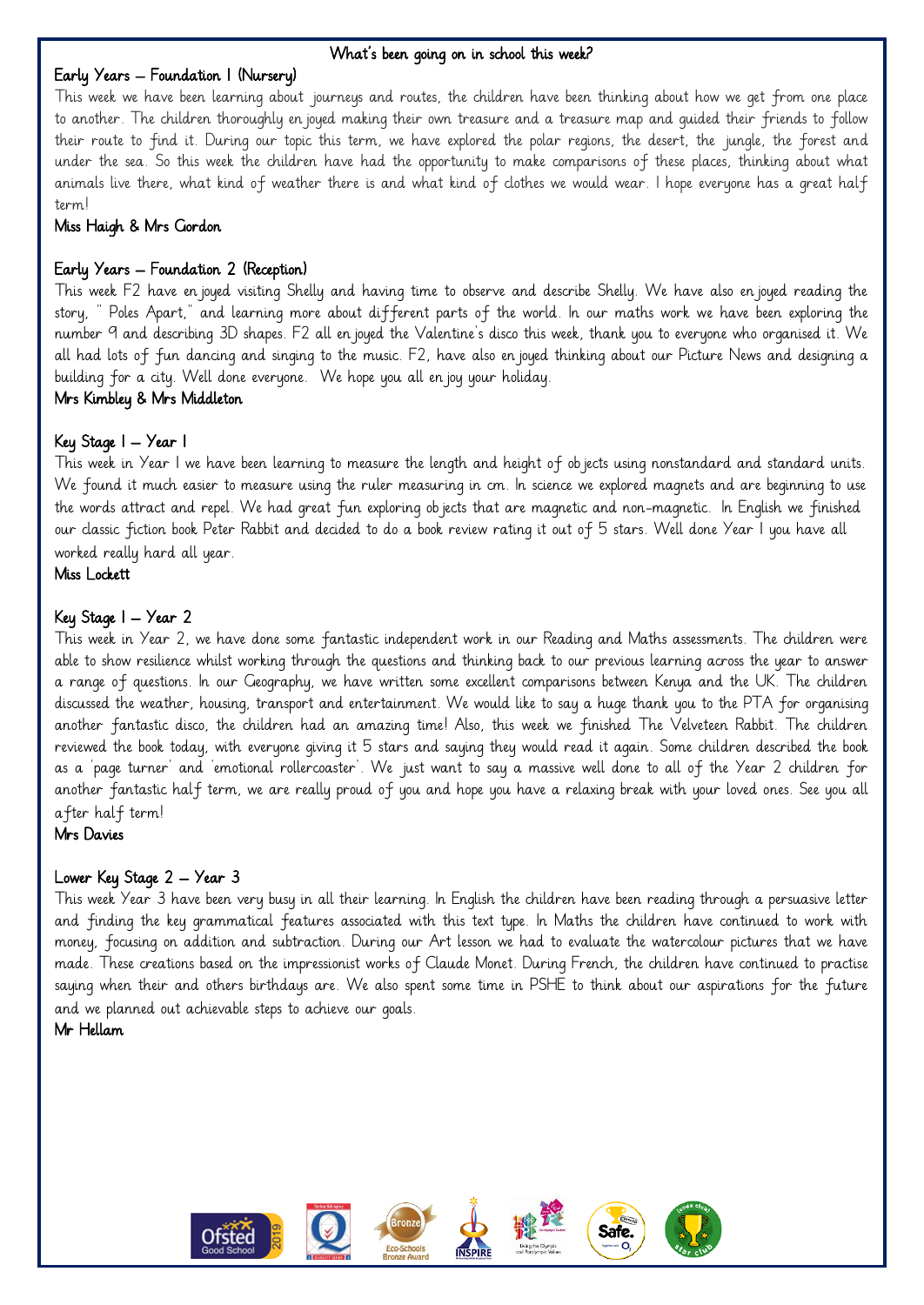#### i<br>L Lower Key Stage 2 – Year 4A

This week in Year 4a, we have been very busy before the half term holidays. In English, we have been writing some incredible setting descriptions for our story 'The Anglo-Saxon Boy', we have written about the Roman roads and the gruesome raid at the old farmhouse. In Maths we have continued our learning about fractions, including tenths and counting in fractions. In Science, we have been studying lots of different uses of light and why light is so important. To end our half term, we painted and printed our Paul Klee collagraphs in Art and performing our Fresh Prince of Bel Air raps for Music.

#### Mrs Wolstenholme

# Lower Key Stage 2 – Year 4B

Wow! I can't believe it's the end of term already! This week we have been busy planning and writing a setting description about our book Anglo Saxon Boy and in Maths we have been learning tenths. In Science, we learned about convex and concave lenses and different uses of light. We completed our music composition in computing and recorded it onto Audacity and in Art we printed our collograph block inspired by Paul Klee. We also had a visit from Ossett Fire Service who showed us all the equipment on the fire engine. Well done this term 4b - have a fantastic, well-earned holiday! Mrs Schofield

# Upper Key Stage 2 – Year 5

This week in year 5 in our maths work we have been adding and subtracting mixed numbers and developing our reasoning and problem-solving skills. In English, we have written an emotive narrative focusing on our class book Mary Poppins. In Science we have investigated what happens in a circuit when components are changed, we also investigated what happens to different components when you add more cells. In PE we looked at a new sport, Lacrosse, we learned some basic rules and looked at improving our accuracy with sending and receiving the ball. Well done Year 5, have a wonderful half term holiday. Mr Adlington

# Upper Key Stage 2 – Year 5 /6

What a fantastic final week in year 5/6! The children have absolutely blown us away with their writing this week: they have written an emotive narrative, carefully considering their vocabulary and language structures, based on our novel Mary Poppins. We have enjoyed finalising our prototypes for our DT projects, where we have designed, created and evaluated an alarm system. Finally, it has been wonderful to meet with our Year 6 parents this week in preparation for our assessments - thank you all for being so supportive in this process. I would like to thank all the children for their attitudes towards their learning this term, they are truly a credit to their families - well done everyone! Mrs Bateman

# Upper Key Stage 2 – Year 6

What a super end to another great half term in Year 6. We have completed our unit of writing on Mary Poppins, concluding with an emotive narrative whereby Bert declares his love for Mary. Our writing has been utterly outstanding and I am so proud of you all! In Maths, we have focused on our efficiency to calculate and will continue this hard work next half term. Thank you to the parents and carers who attended a SATs parent meeting this week. It was lovely to meet with you all and we look forward to working together next half term. Well done for a super half term - enjoy your break and we can't wait to get busy when you return next half term!

Mrs Poole